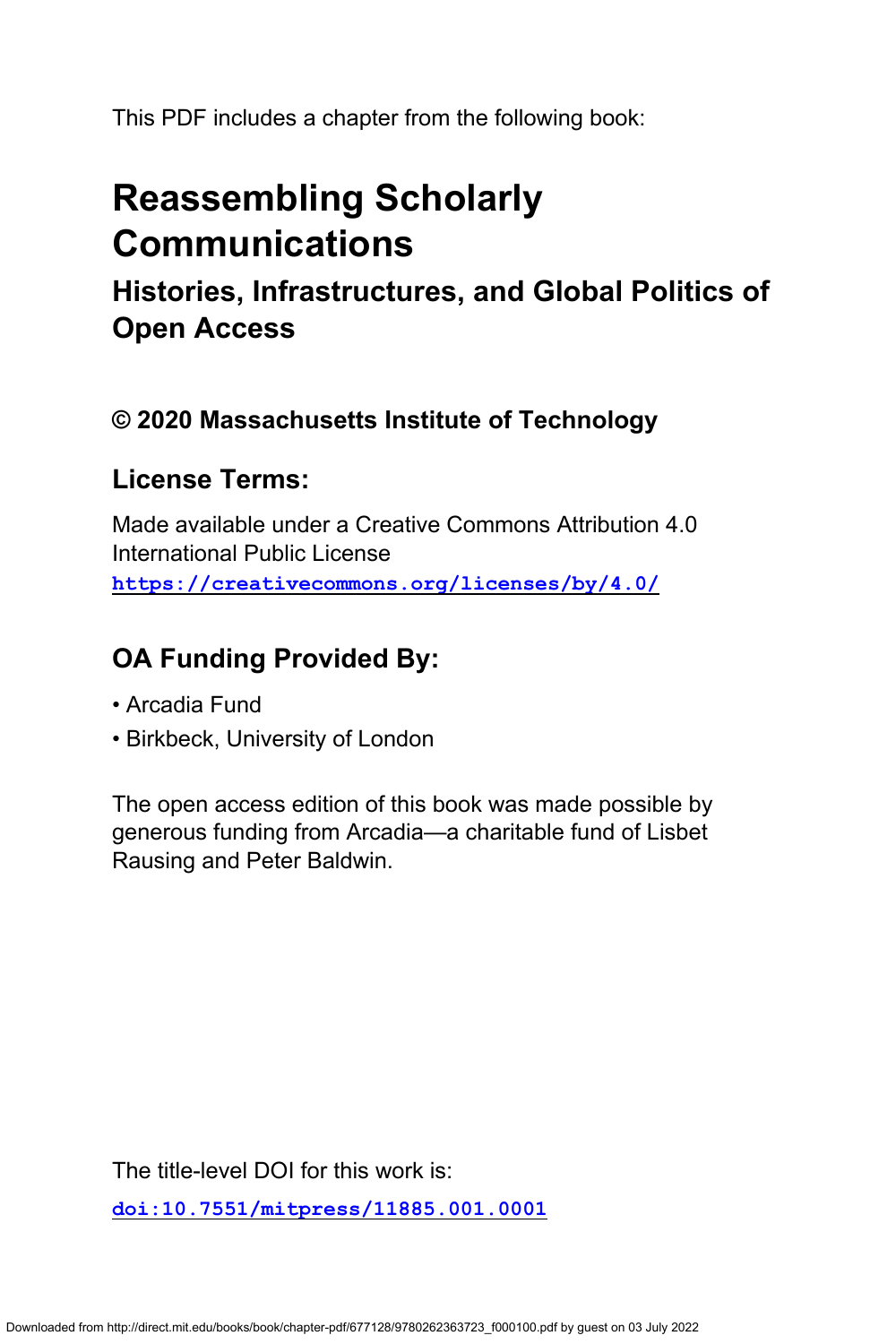#### **Acknowledgments**

This book has had a long gestation and the editors would both like to extend their thanks to the many individuals in the world of open access, its attendant conversations, and its often tricky implementations.

Martin Paul Eve would like to thank his colleagues at Birkbeck, University of London and, in particular, all those who have worked with him on the Open Library of Humanities: Caroline Edwards, Andy Byers, Rose Harris-Birtill, Mauro Sanchez, Helen Saunders, Paula Clemente Vega, and Marija Katic. Martin has also had tremendous support from academic colleagues in the School of Arts at Birkbeck, especially from Anthony Bale as Dean, Heike Bauer as Head of Department of English, Theatre, and Creative Writing, and Isabel Davis as Head of Research. Other individuals continue to inspire him with their intellects and generosity in the open-access and other research spaces, including Janneka Adema, Juan Pablo Alperin, Josh Bolick, Joe Brooker (for discussions about "just blogging"), Susan Bruce, Michael Collins, Geoff Crossick, Kathleen Fitzpatrick, Hilary Fraser, Rupert Gatti, Alex Gil, Gary Hall, Richard Hall, Patricia Hswe, Ben Johnson, Eileen A. F. Joy, Matthew Kirschenbaum, Stuart Lawson, Mark Leach, Alan Liu, Sam Moore, Ross Mounce, Cameron Neylon, Daniel O'Donnell, Ernesto Priego, Rick Rylance, Johan Rooryck, Helen Snaith, Peter Suber, Demmy Verbeke, Don Waters, Peter Webster, and Jane Winters. The perils of such a list are, of course, that I have inevitably omitted people to whom I owe thanks and so I extend my apologies to those included in this sociology of absence. Thanks also from Martin to Gill Hinks, Ethel Gray, Rich Hinks, Alyce Magritte, Sue Eve-Jones, Juliet Eve, Lisa Holloway, Carin Eve, Anthony Eve, Julia Eve, and Sam Jones. Martin's greatest and final thanks go, though, to his wife, Helen.

Jonathan Gray would like to thank friends and colleagues at the Digital Methods Initiative (University of Amsterdam), the médialab at Sciences Po